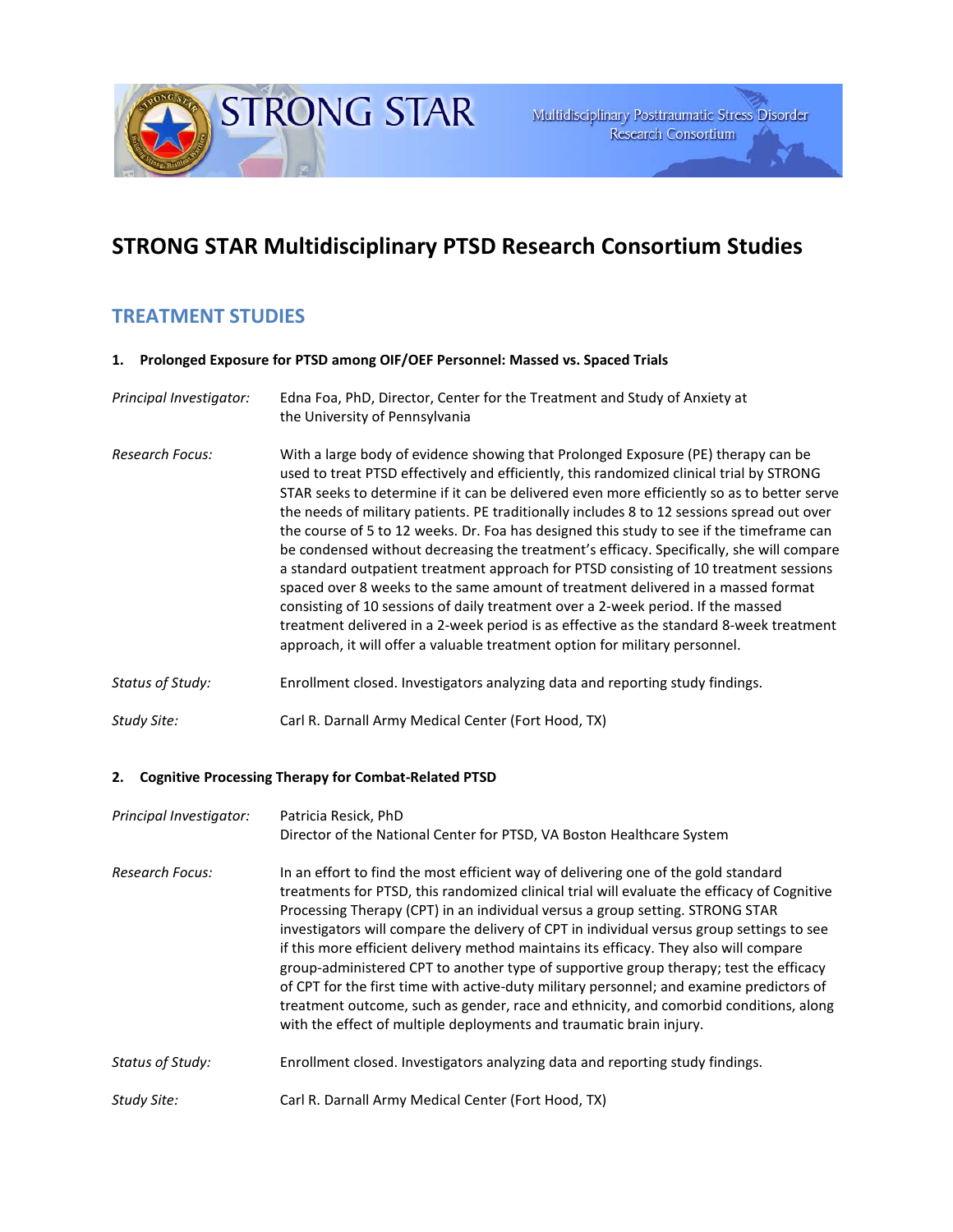### **3. Treatment of Chronic Stress Reaction and Chronic Pain after Traumatic Orthopedic Injury: A Randomized Clinical Trial**

#### *Principal Investigator:* Robert Gatchel, PhD, The University of Texas at Arlington

- *Research Focus:* Because orthopedic trauma can frequently lead to comorbid pain and PTSD symptoms, and because research suggests that patients coping with both chronic pain and PTSD symptoms respond poorly to treatment targeting only one diagnosis, this novel investigation will examine the effects of combining preventive pain and PTSD treatments for trauma patients. Researchers will identify the comorbidity of orthopedic trauma and traumatic stress in an active-duty military population and evaluate a preventive behavioral health treatment strategy aimed at helping to retard or halt the development of PTSD and chronic pain. The investigators hypothesize that treating individuals with chronic pain and PTSD symptoms through a proven psychosocial model will help to improve psychological, socioeconomic and physical symptoms of these chronic clinical syndromes; facilitate the return to active duty of military personnel living with pain and traumatic stress; and have a positive impact on other psychosocial and socioeconomic outcomes such as work retention, additional health-care utilization, depression symptoms, health-related quality of life, and perceived disability.
- *Status of Study:* Enrollment closed. Investigators analyzing data and reporting study findings.
- *Study Sites:* San Antonio Military Medical Center, Joint Base San Antonio Ft Sam Houston Wilford Hall Ambulatory Surgical Center, Joint Base San Antonio – Lackland South Texas Veterans Health Care System (San Antonio)

#### **4. Alcohol Use Disorder in PTSD Patients Treated with SSRIs: An Alcoholic Subtype Hypothesis of Vulnerability**

- *Principal Investigator:* John Roache, PhD, The University of Texas Health Science Center at San Antonio
- *Research Focus:* This randomized clinical trial will examine how comorbid alcohol dependence impacts the effectiveness of selective serotonin reuptake inhibitors (SSRIs), the only FDAapproved medication for the long-term treatment of PTSD, when used in combination with cognitive-behavioral therapy. In two separate investigations, researchers will classify participants by subtypes of alcoholism (Type A or Type B) and examine the two groups' varying response to SSRI treatment. Based on these observations, researchers hope to identify baseline predictors of response to SSRI treatment, giving clinicians a valuable tool to assess who would benefit from such therapy and who would be neutrally or even negatively affected by it. This would allow treating physicians to tailor their patients' therapies accordingly.
- *Status of Study:* Enrollment closed.
- *Study Sites:* Central Texas Veterans Health Care System (Waco); South Texas Veterans Health Care System (San Antonio)

#### **5. Individual PE vs. Couples' Cognitive-Behavioral Therapy for Combat-Related PTSD**

- *Principal Investigator:* Candice Monson, PhD, Ryerson University, Canada
- *Research Focus:* Recognizing the impact that an individual's PTSD can have on relationships with loved ones, as well as the importance of social support in a patient's effort to recover from the disorder, this STRONG STAR trial will examine the efficacy of Cognitive-Behavioral Conjoint Therapy (CBCT) in treating a sample of active-duty military personnel who have recently returned from combat deployments. This randomized clinical trial will compare traditional Prolonged Exposure therapy, which involves only the individual service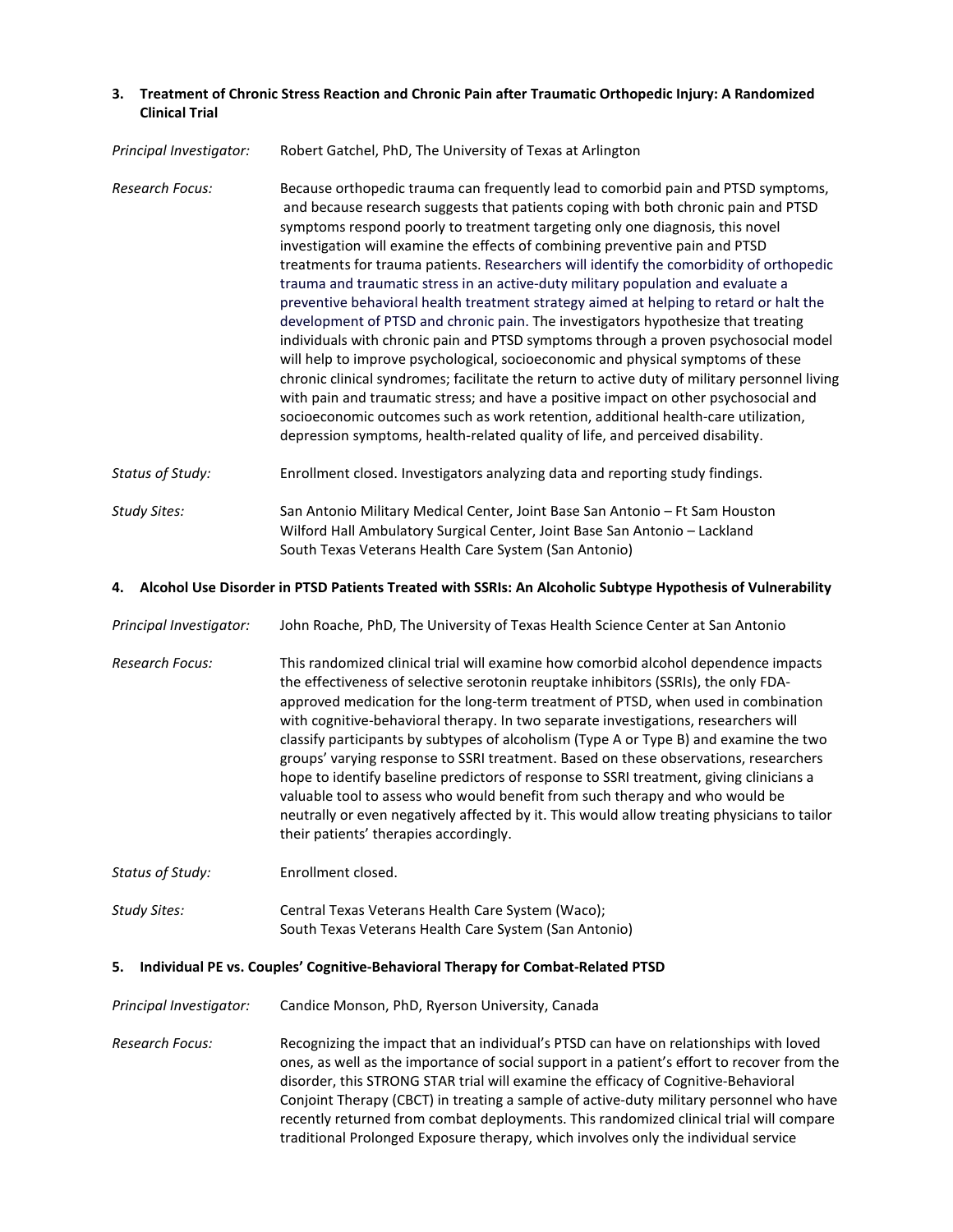|                  | member, to CBCT, which involves the service member and his or her spouse. It also will<br>include behavioral communication skills training in addition to psychoeducation and<br>cognitive interventions based on Cognitive Processing Therapy. Because the CBCT<br>protocol addresses both individual and couple-level distress, researchers expect to see<br>greater improvement in couple functioning with this treatment as they explore the role<br>that military spouses can play in PTSD treatment and recovery. |
|------------------|-------------------------------------------------------------------------------------------------------------------------------------------------------------------------------------------------------------------------------------------------------------------------------------------------------------------------------------------------------------------------------------------------------------------------------------------------------------------------------------------------------------------------|
| Status of Study: | Enrollment closed.                                                                                                                                                                                                                                                                                                                                                                                                                                                                                                      |
| Study Sites:     | San Antonio Military Medical Center, Joint Base San Antonio – Ft Sam Houston<br>Wilford Hall Ambulatory Surgical Center, Joint Base San Antonio - Lackland<br>Carl R. Darnall Army Medical Center, Ft Hood, Texas                                                                                                                                                                                                                                                                                                       |

#### **6. Brief Cognitive Behavioral Treatment of Deployment-Related PTSD in Primary Care Settings: A Randomized Controlled Trial**

| Principal Investigator: | Lt Col Jeffrey Cigrang, PhD<br>Wright-Patterson Air Force Base, Ohio                                                                                                                                                                                                                                                                                                                                                                                                                                                                                                                                                                                                                                                                                                                                                                                |
|-------------------------|-----------------------------------------------------------------------------------------------------------------------------------------------------------------------------------------------------------------------------------------------------------------------------------------------------------------------------------------------------------------------------------------------------------------------------------------------------------------------------------------------------------------------------------------------------------------------------------------------------------------------------------------------------------------------------------------------------------------------------------------------------------------------------------------------------------------------------------------------------|
| Research Focus:         | In this study, STRONG STAR investigators have developed and are evaluating a<br>condensed cognitive-behavioral therapy (CBT) for PTSD that can be implemented by<br>mental health providers working in an integrated primary care setting. It is believed that<br>treatment in this setting might be better utilized by patients than treatment at a mental<br>health clinic because of its more discreet nature and decreased stigma, and because the<br>shorter sessions would more easily fit into a busy work schedule. Following completion<br>of a successful pilot study, this randomized controlled trial seeks to determine whether<br>this treatment delivery method is well received by military personnel; its efficacy in<br>reducing PTSD symptoms; and the level of PTSD severity that is appropriate for this form<br>of treatment. |
| Status of Study:        | Enrollment closed. Investigators analyzing data and reporting study findings.                                                                                                                                                                                                                                                                                                                                                                                                                                                                                                                                                                                                                                                                                                                                                                       |
| Study Sites:            | San Antonio Military Medical Center, Joint Base San Antonio – Ft Sam Houston<br>Wilford Hall Ambulatory Surgical Center, Joint Base San Antonio – Lackland                                                                                                                                                                                                                                                                                                                                                                                                                                                                                                                                                                                                                                                                                          |

### **7. Outcomes of Prolonged Exposure and Cognitive Processing Therapy used in the Treatment of Combat Operational Stress Reactions in Deployed Settings**

*Principal Investigator:* Lt Col Alan L. Peterson, PhD, ABPP (U.S. Air Force, Retired) The University of Texas Health Science Center at San Antonio

Joint Base San Antonio – Randolph

*Research Focus:* The military's long-standing policy on mental health therapy during combat deployment is that brief treatment should be provided near the battlefield and as soon as possible to increase the likelihood of a positive outcome. In addition, more than 500 military mental health professionals have been trained to provide Prolonged Exposure (PE) and Cognitive Processing Therapy (CPT), two cognitive-behavior therapies shown to be effective in treating civilian patients with non-combat-related PTSD. However, little to no research has been conducted on the use of early interventions for PTSD with activeduty military personnel serving in a deployed setting, where the unique environment could impact both the delivery and outcome of treatment. This pilot study will allow researchers to collect and evaluate outcome measures of 40 deployed U.S. military personnel who show symptoms of combat operational stress reactions, including PTSD and acute stress disorder, and who receive CPT or PE therapy from military mental health providers in Iraq. Researchers will assess the reduction in symptoms upon completion of therapy and how well treatment gains are maintained after 3- and 6-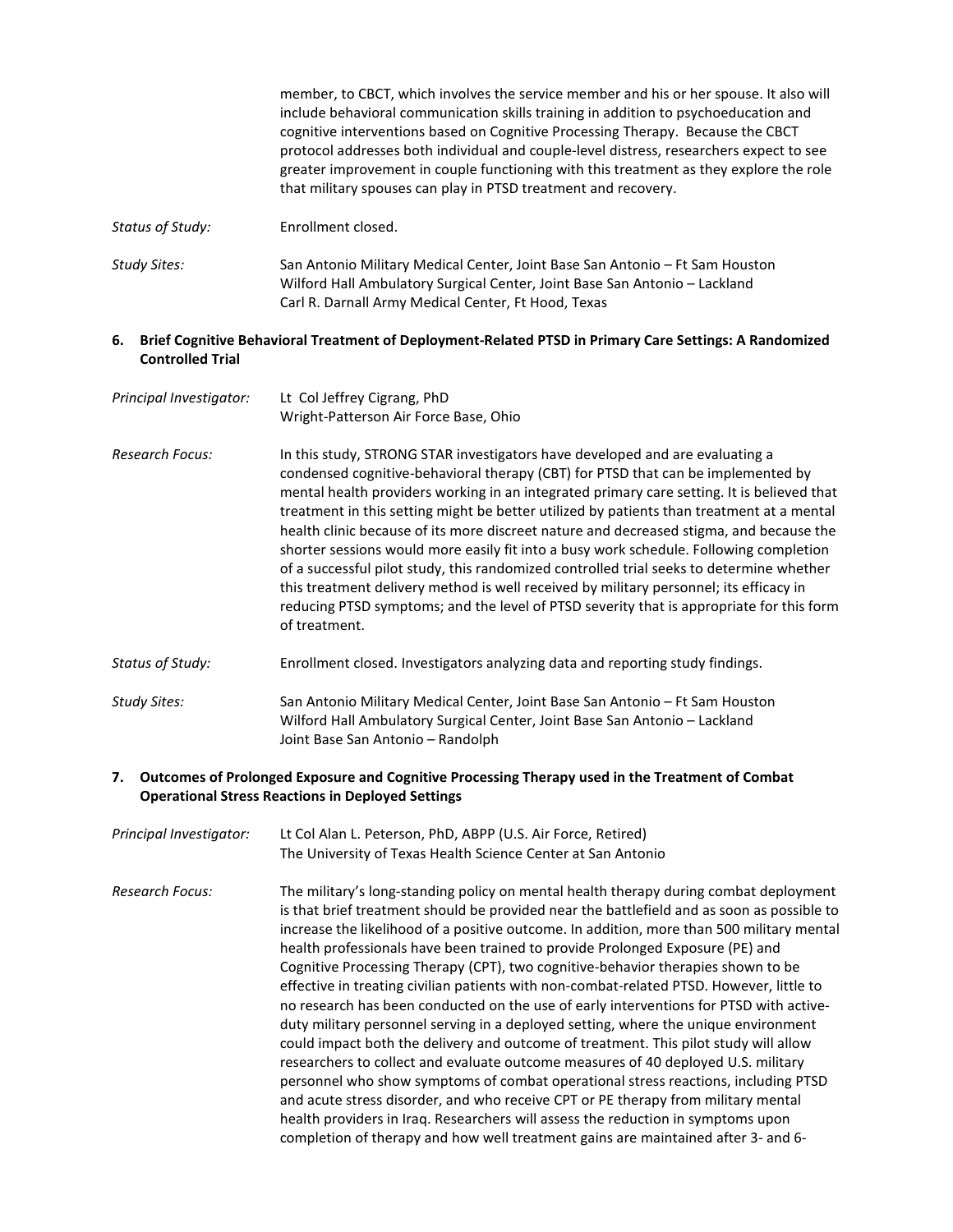|                     | month follow-up periods. Their findings will provide much-needed insight on the<br>efficacy of the leading non-pharmacologic treatments for stress-related disorders when<br>delivered "in theater." They anticipate positive results that will lead to a randomized<br>clinical trial. |
|---------------------|-----------------------------------------------------------------------------------------------------------------------------------------------------------------------------------------------------------------------------------------------------------------------------------------|
| Status of Study:    | Closed to enrollment; clinical phase complete. Researchers are analyzing results and<br>preparing findings for presentation and publication.                                                                                                                                            |
| <b>Study Sites:</b> | Designated U.S. military sites in Afghanistan                                                                                                                                                                                                                                           |

## **BIOLOGICAL STUDIES**

#### **8. Genetic and Environmental Predictors of Combat-Related PTSD**

| Principal Investigator: | Douglas E. Williamson, PhD,<br>The University of Texas Health Science Center at San Antonio                                                                                                                                                                                                                               |
|-------------------------|---------------------------------------------------------------------------------------------------------------------------------------------------------------------------------------------------------------------------------------------------------------------------------------------------------------------------|
| Research Focus:         | In an effort to guide the development of new and improved preventions and treatments<br>for PTSD, this study will use assessments and biological data from service members prior<br>to and following deployment to examine the interaction and influence and genetic and<br>environmental factors on PTSD susceptibility. |
| Status of Study:        | Enrollment closed. Currently conducting follow-ups with study participants.                                                                                                                                                                                                                                               |
| Study Sites:            | Carl R. Darnall Army Medical Center (Ft. Hood, TX)                                                                                                                                                                                                                                                                        |

### **9. Neuroimaging Studies of PTSD and PTSD Treatment among Combat Veterans**

- *Principal Investigator:* Peter Fox, MD, University of Texas Health Science Center at San Antonio
- *Research Focus:* In this STRONG STAR investigation, researchers will apply advanced neuroimaging methods to study PTSD in the context of ongoing treatment trials to address 1) the underlying neuroanatomical pathology of PTSD (changes in the anatomy of the nervous system or nervous tissue that accompany the development of PTSD); 2) the underlying pathophysiology of PTSD (functional changes in the brain that are associated with the disorder); and 3) neurobiological changes corresponding with successful PTSD treatment. The ultimate goal is to shed light on the underlying neurobiology of PTSD in hopes of developing more effective, targeted treatment interventions. Study participants will be recruited from one STRONG STAR clinical trial using cognitivebehavioral therapy to treat PTSD; a second STRONG STAR trial looking at the influence of alcohol dependence and alcoholic subtype on response to drug therapy for PTSD; and a control group of soldiers who returned from deployment to Iraq without PTSD. Using a combination of state-of-the-art brain imaging methods and various cognitive and emotional tests and physical challenges, researchers will look for PTSD-specific patterns of brain activity in PTSD patients compared to the control group, as well as for changes in patterns of brain activity associated with successful PTSD treatment.
- *Status of Study:* Enrollment closed. Investigators are analyzing results and publishing study findings.

*Study Sites:* South Texas Veterans Health Care System, San Antonio (recruitment site); Carl R. Darnall Army Medical Center, Fort Hood, TX (recruitment site); University of Texas Health Science Center at San Antonio (performance site)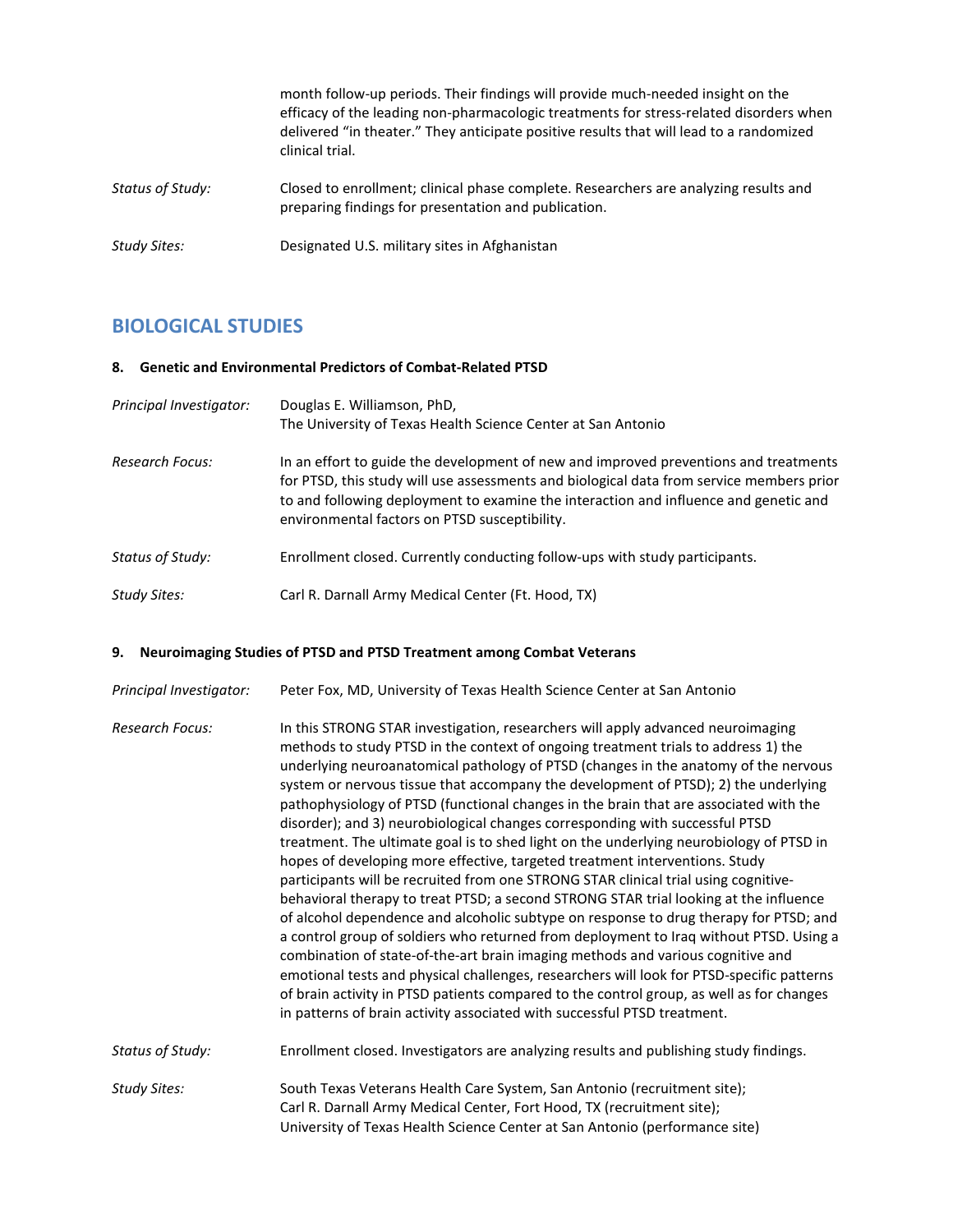## **EPIDEMIOLOGICAL STUDIES**

### **10. Prevalence of Fibromyalgia in PTSD Patients and Family Members**

| Principal Investigator: | Col Jay B. Higgs, MD, (U.S. Air Force, Retired)<br>San Antonio Military Medical Center                                                                                                                                                                                                                                                                                                                                                                                                                                                                                                                                                                                                                                                                                                                                                                                                                                                                                                                      |  |
|-------------------------|-------------------------------------------------------------------------------------------------------------------------------------------------------------------------------------------------------------------------------------------------------------------------------------------------------------------------------------------------------------------------------------------------------------------------------------------------------------------------------------------------------------------------------------------------------------------------------------------------------------------------------------------------------------------------------------------------------------------------------------------------------------------------------------------------------------------------------------------------------------------------------------------------------------------------------------------------------------------------------------------------------------|--|
| <b>Research Focus:</b>  | Due to the significant overlap between PTSD and a painful rheumatic disorder known as<br>fibromyalgia, this exploratory study seeks to determine whether it is important to assess<br>for fibromyalgia in active-duty military personnel with PTSD. As part of this research<br>effort, PTSD patients enrolled in STRONG STAR clinical trials at Fort Hood will be asked<br>to consent to an additional study in which they will be screened for fibromyalgia.<br>Investigators will then calculate the prevalence of fibromyalgia among PTSD patients<br>and observe its influence on their prognosis. The prevalence of fibromyalgia among<br>patients' spouses who are willing to consent to screening will be similarly investigated,<br>as researchers look for secondary familial consequences of PTSD. Study findings could<br>shed light on yet another painful effect of PTSD and reveal additional complications for<br>health care professionals to consider when treating PTSD or fibromyalgia. |  |
| Status of Study:        | Enrollment closed. Investigators analyzing data and reporting study findings.                                                                                                                                                                                                                                                                                                                                                                                                                                                                                                                                                                                                                                                                                                                                                                                                                                                                                                                               |  |
| Study Sites:            | Carl R. Darnall Army Medical Center (Ft. Hood, TX)                                                                                                                                                                                                                                                                                                                                                                                                                                                                                                                                                                                                                                                                                                                                                                                                                                                                                                                                                          |  |

## **11. The Impact of the Treatment of PTSD on Comorbid Insomnia and Pain**

| Principal Investigator: | COL Stacey Young-McCaughan, PhD, RN (U.S. Army, Retired)<br>The University of Texas Health Science Center at San Antonio                                                                                                                                                                                                                                                                                                                                                                                                                                                                                                                                                                                                                                                                                                                                                                                                                               |
|-------------------------|--------------------------------------------------------------------------------------------------------------------------------------------------------------------------------------------------------------------------------------------------------------------------------------------------------------------------------------------------------------------------------------------------------------------------------------------------------------------------------------------------------------------------------------------------------------------------------------------------------------------------------------------------------------------------------------------------------------------------------------------------------------------------------------------------------------------------------------------------------------------------------------------------------------------------------------------------------|
| Research Focus:         | This exploratory study for STRONG STAR will evaluate the interrelation of comorbid<br>insomnia, pain and PTSD as seen in participants of other STRONG STAR randomized<br>clinical trials focused on the treatment of combat-related PTSD. In particular, Dr. Young-<br>McCaughan will perform an in-depth analysis to determine if the successful treatment<br>of PTSD in turn reduces comorbid insomnia and pain, or whether additional therapies<br>are needed to treat these conditions. Conversely, she will analyze whether comorbid<br>insomnia and/or pain have a negative effect on participants' response to PTSD therapy,<br>potentially indicating that these comorbidities need to be specifically targeted in an<br>effective PTSD treatment plan. Additional insights gained from this investigation could<br>improve the ability of mental health professionals to tailor patients' treatment to<br>achieve the best possible outcomes. |
| Status of Study:        | Preliminary data review underway.                                                                                                                                                                                                                                                                                                                                                                                                                                                                                                                                                                                                                                                                                                                                                                                                                                                                                                                      |

# *Study Sites:* Analyses will include data from all STRONG STAR study sites.

## **12. Who gets better and why? Predicting Outcome Trajectories in STRONG STAR Trials**

| Principal Investigator: | Brett Litz, PhD,<br>Massachusetts Veterans Epidemiological Research and Information Center, VA Boston<br>Health Care System; and Professor, Boston University School of Medicine |  |
|-------------------------|----------------------------------------------------------------------------------------------------------------------------------------------------------------------------------|--|
| Research Focus:         | Adaptation to military operational stress and trauma is an unfolding dynamic, impacted                                                                                           |  |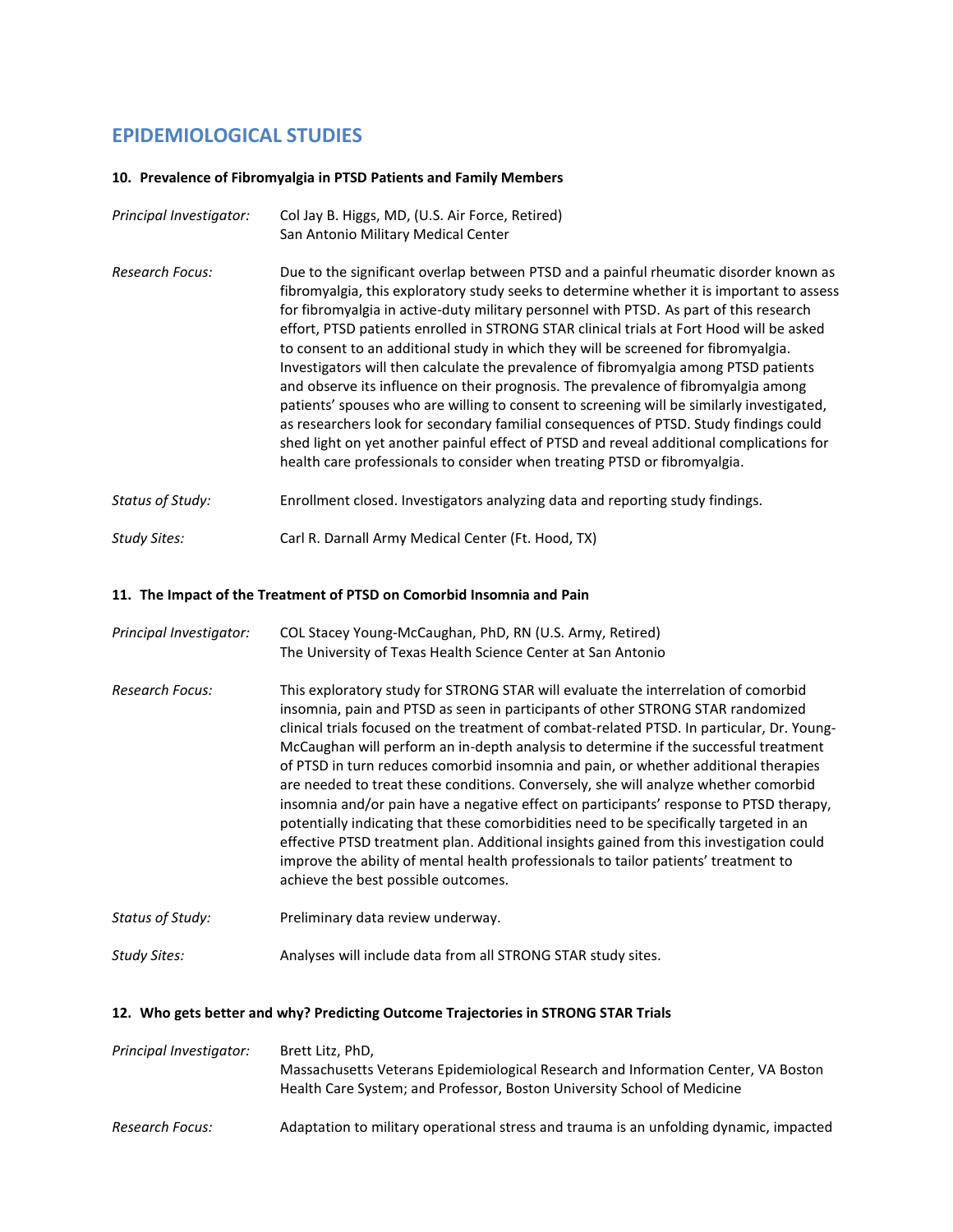by a complex web of biological, social, and service-related risk and resilience factors. Likewise, there are multiple courses of adjustment, or maladjustment, that individuals follow in their response to stress and trauma over time, as well as in their response to treatment interventions; the causes of these different "trajectories of response" remain unknown. This study will utilize the comprehensive dataset developed from all STRONG STAR trials to perform a variety of analyses aimed at providing knowledge to inform decisions about how best to prevent problems in those most at risk for PTSD and tailor treatments for maximum benefit. Researchers will evaluate the prevalence of four possible trajectories of response to treatment: recovery/positive outcome course; resilience course; relapse course; and a chronic worsening course, as well as the particular psychological, social, and service-related risk and resilience variables that correspond with each trajectory. These variables could become valuable predictors of how an individual will respond to war-zone trauma and to various treatments for PTSD among service members. Ultimately, STRONG STAR investigators believe their findings can be used to support evidence-based decisions about primary and secondary prevention of chronic deployment-related mental health problems, especially PTSD.

*Status of Study:* Preliminary data review underway. *Study Sites:* Analyses will include data from all STRONG STAR study sites.

### **13. STRONG STAR Repository**

| Principal Investigator: | Alan Peterson, PhD,                                                                                                                                                                                                                                                                                                                                                                                                                                                                                                                                                                                 |
|-------------------------|-----------------------------------------------------------------------------------------------------------------------------------------------------------------------------------------------------------------------------------------------------------------------------------------------------------------------------------------------------------------------------------------------------------------------------------------------------------------------------------------------------------------------------------------------------------------------------------------------------|
|                         | The University of Texas Health Science Center at San Antonio                                                                                                                                                                                                                                                                                                                                                                                                                                                                                                                                        |
| <b>Research Focus:</b>  | The STRONG STAR Repository will establish a comprehensive database of clinical and<br>biological information collected from human subjects participating in various STRONG<br>STAR clinical trials. This database will be used to support the efforts of STRONG STAR<br>investigators and to help address future questions that arise from their research. A<br>future aim of STRONG STAR, in accordance with federal and Department of Defense<br>guidelines, is to make this resource widely available to support investigations by other<br>researchers for future study of combat-related PTSD. |
| Status of Study:        | Repository is being implemented concurrently with ongoing STRONG STAR clinical trials.                                                                                                                                                                                                                                                                                                                                                                                                                                                                                                              |
| Study Sites:            | Repository information and samples will be collected from all STRONG STAR study sites:<br>Carl R. Darnall Army Medical Center, Ft Hood, Texas<br>San Antonio Military Medical Center, Joint Base San Antonio – Ft Sam Houston<br>Wilford Hall Ambulatory Surgical Center, Joint Base San Antonio – Lackland<br>South Texas Veterans Health Care System, San Antonio<br>University of Texas Health Science Center at San Antonio                                                                                                                                                                     |

## **PRECLINICAL RESEARCH**

### **14. Mechanisms of Vulnerability to PTSD: The Role of Early Life Stressors**

| Principal Investigator: | Randy Strong, PhD,<br>The University of Texas Health Science Center at San Antonio                                                                                                                                                                                                                                                                                            |
|-------------------------|-------------------------------------------------------------------------------------------------------------------------------------------------------------------------------------------------------------------------------------------------------------------------------------------------------------------------------------------------------------------------------|
| Research Focus:         | This preclinical trial is testing the hypothesis that early life stressors cause alterations in<br>the expression of genes, specifically genes that regulate hypothalamic pituitary adrenal<br>(HPA) axis activity, and that these genetic changes increase an individual's susceptibility<br>to PTSD following a traumatic event in later life. The HPA axis is an important |